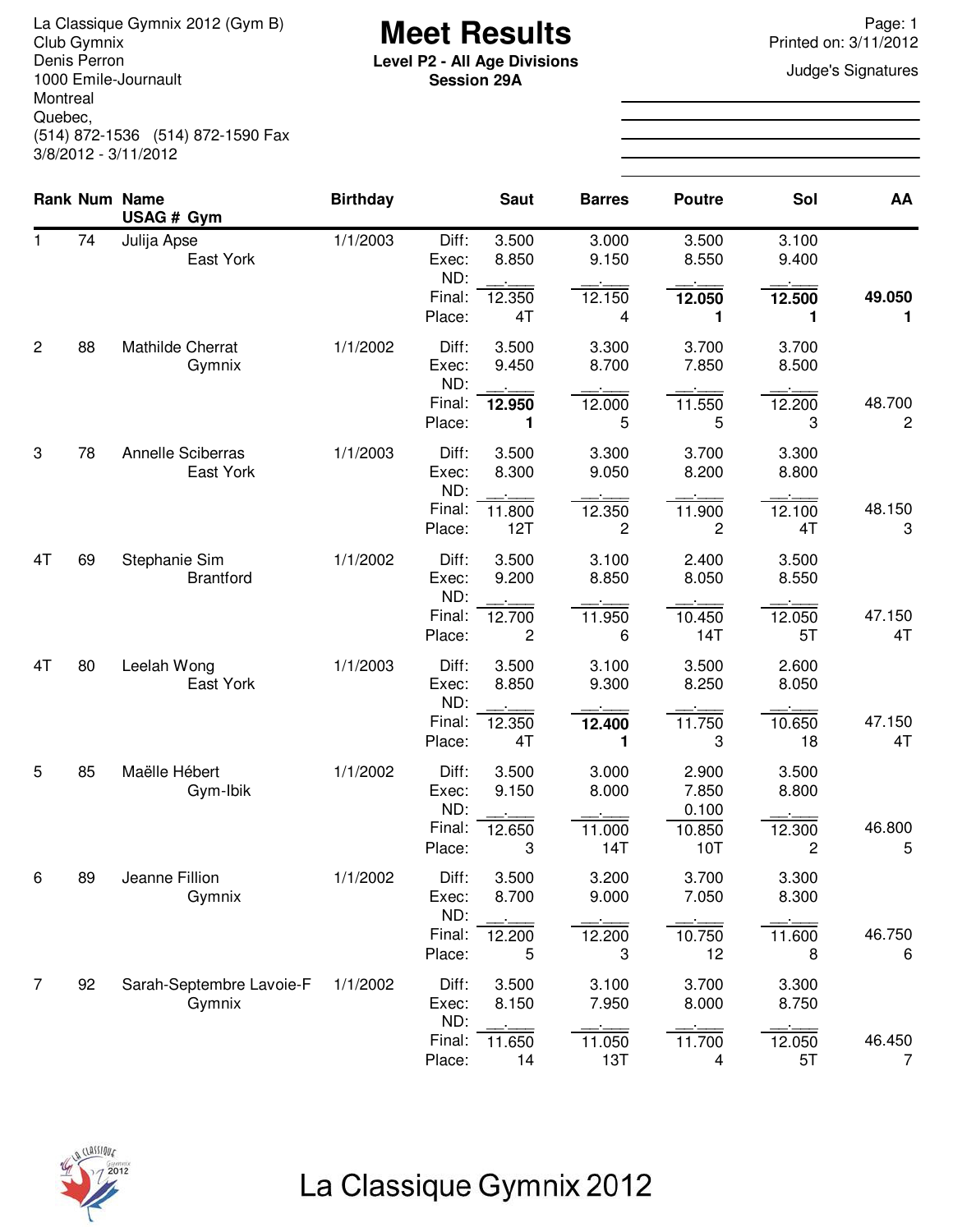**Meet Results** La Classique Gymnix 2012 (Gym B) Page: 2 Denis Perron 1000 Emile-Journault Montreal Quebec, (514) 872-1536 (514) 872-1590 Fax 3/8/2012 - 3/11/2012

**Level P2 - All Age Divisions Session 29A**

|    |     | Rank Num Name<br>USAG # Gym               | <b>Birthday</b> |                       | <b>Saut</b>     | <b>Barres</b>  | <b>Poutre</b>           | Sol            | AA           |
|----|-----|-------------------------------------------|-----------------|-----------------------|-----------------|----------------|-------------------------|----------------|--------------|
| 8  | 77  | Kali Marie Potts<br>East York             | 1/1/2003        | Diff:<br>Exec:<br>ND: | 3.500<br>8.350  | 2.700<br>8.150 | 3.700<br>7.650          | 3.100<br>9.000 |              |
|    |     |                                           |                 | Final:<br>Place:      | 11.850<br>$11*$ | 10.850<br>15   | 11.350<br>6             | 12.100<br>4T   | 46.150<br>8  |
| 9  | 75  | Tara Knezevic<br>East York                | 1/1/2002        | Diff:<br>Exec:<br>ND: | 3.500<br>8.550  | 3.000<br>8.450 | 2.800<br>8.500          | 2.200<br>9.050 |              |
|    |     |                                           |                 | Final:<br>Place:      | 12.050<br>8     | 11.450<br>10   | 11.300<br>7             | 11.250<br>12   | 46.050<br>9  |
| 10 | 79  | Kiera Wai<br>East York                    | 1/1/2003        | Diff:<br>Exec:<br>ND: | 3.500<br>8.450  | 3.000<br>8.700 | 3.500<br>6.700          | 3.500<br>8.550 |              |
|    |     |                                           |                 | Final:<br>Place:      | 11.950<br>10    | 11.700<br>8    | 10.200<br>16            | 12.050<br>5T   | 45.900<br>10 |
| 11 | 67  | Erika Kunej<br><b>Brantford</b>           | 1/1/2003        | Diff:<br>Exec:<br>ND: | 3.500<br>8.350  | 3.100<br>8.050 | 3.000<br>8.050          | 3.100<br>8.450 |              |
|    |     |                                           |                 | Final:<br>Place:      | 11.850<br>$11*$ | 11.150<br>12   | 11.050<br>9             | 11.550<br>9T   | 45.600<br>11 |
| 12 | 73  | Erika Meyerovitch<br>Corona               | 1/1/2002        | Diff:<br>Exec:<br>ND: | 3.500<br>7.850  | 3.000<br>8.350 | 3.300<br>7.250          | 3.300<br>8.500 |              |
|    |     |                                           |                 | Final:<br>Place:      | 11.350<br>$17*$ | 11.350<br>11   | 10.550<br>13            | 11.800<br>7    | 45.050<br>12 |
| 13 | 99  | Elizabeth Cimachowicz<br>Laval Excellence | 1/1/2003        | Diff:<br>Exec:<br>ND: | 3.500<br>8.300  | 3.000<br>8.000 | 3.000<br>7.700<br>0.100 | 3.300<br>7.800 |              |
|    |     |                                           |                 | Final:<br>Place:      | 11.800<br>12T   | 11.000<br>14T  | 10.800<br>11T           | 11.100<br>14T  | 44.700<br>13 |
| 14 | 108 | Deanndralee Treleaven<br>Mississauga      | 1/1/2002        | Diff:<br>Exec:<br>ND: | 3.500<br>8.050  | 3.000<br>7.450 | 3.500<br>7.350          | 2.800<br>8.750 |              |
|    |     |                                           |                 | Final:<br>Place:      | 11.550<br>15T   | 10.450<br>18   | $\sim$<br>10.850<br>10T | 11.550<br>9T   | 44.400<br>14 |
| 15 | 76  | Chloe Lin<br>East York                    | 1/1/2002        | Diff:<br>Exec:<br>ND: | 3.500<br>8.650  | 3.000<br>7.350 | 3.000<br>7.800          | 2.000<br>8.850 |              |
|    |     |                                           |                 | Final:<br>Place:      | 12.150<br>6     | 10.350<br>19   | 10.800<br>11T           | 10.850<br>16   | 44.150<br>15 |

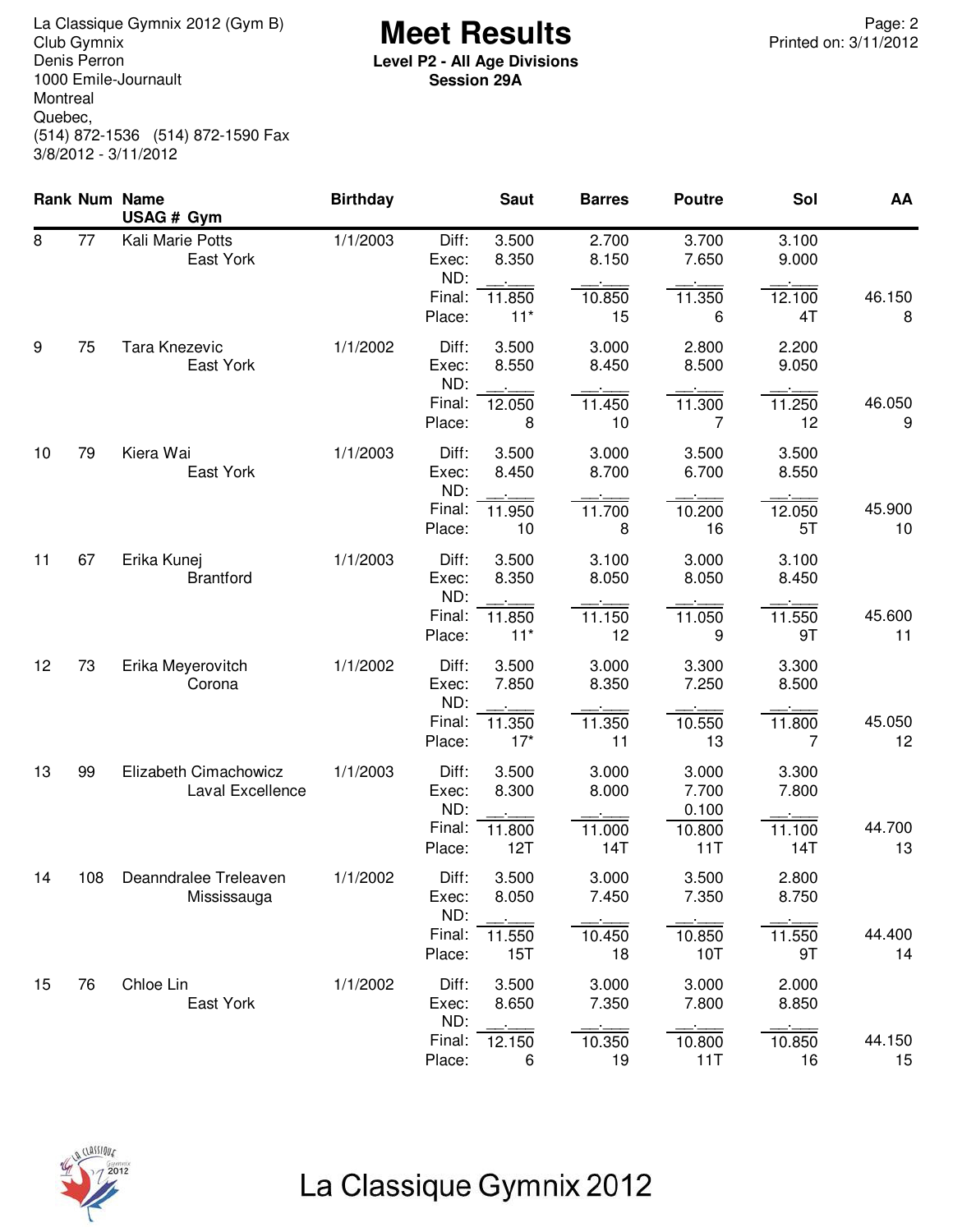**Meet Results** La Classique Gymnix 2012 (Gym B) Page: 3 Denis Perron 1000 Emile-Journault Montreal Quebec, (514) 872-1536 (514) 872-1590 Fax 3/8/2012 - 3/11/2012

**Level P2 - All Age Divisions Session 29A**

|    |     | <b>Rank Num Name</b><br>USAG # Gym     | <b>Birthday</b> |                       | <b>Saut</b>     | <b>Barres</b>            | <b>Poutre</b>           | Sol                      | AA           |
|----|-----|----------------------------------------|-----------------|-----------------------|-----------------|--------------------------|-------------------------|--------------------------|--------------|
| 16 | 90  | Mathilde Fillion<br>Gymnix             | 1/1/2002        | Diff:<br>Exec:<br>ND: | 3.500<br>8.600  | 3.200<br>8.450           | 3.700<br>4.800          | 3.700<br>8.150           |              |
|    |     |                                        |                 | Final:<br>Place:      | 12.100<br>7     | 11.650<br>9              | 8.500<br>22             | 11.850<br>6              | 44.100<br>16 |
| 17 | 103 | Mariane Voyer<br>Laval Excellence      | 1/1/2002        | Diff:<br>Exec:<br>ND: | 3.500<br>7.850  | 2.300<br>8.750           | 3.300<br>7.900          | 2.900<br>7.400           |              |
|    |     |                                        |                 | Final:<br>Place:      | 11.350<br>$17*$ | 11.050<br>13T            | 11.200<br>8             | 10.300<br>20             | 43.900<br>17 |
| 18 | 107 | <b>Haley Tenn</b><br>Mississauga       | 1/1/2002        | Diff:<br>Exec:<br>ND: | 3.500<br>7.400  | 3.000<br>8.750           | 3.700<br>6.450          | 3.300<br>7.600           |              |
|    |     |                                        |                 | Final:<br>Place:      | 10.900<br>19    | 11.750<br>7              | 10.150<br>17            | 10.900<br>15             | 43.700<br>18 |
| 19 | 68  | Mya Saini<br><b>Brantford</b>          | 1/1/2003        | Diff:<br>Exec:<br>ND: | 3.500<br>8.500  | 2.700<br>7.800           | 2.200<br>6.500          | 3.100<br>8.300           |              |
|    |     |                                        |                 | Final:<br>Place:      | 12.000<br>9     | 10.500<br>17             | 8.700<br>21             | 11.400<br>11             | 42.600<br>19 |
| 20 | 100 | Zoe Labelle<br>Laval Excellence        | 1/1/2003        | Diff:<br>Exec:<br>ND: | 3.500<br>8.000  | 3.000<br>5.700           | 3.200<br>7.250          | 3.500<br>7.050           |              |
|    |     |                                        |                 | Final:<br>Place:      | 11.500<br>16    | 8.700<br>22              | 10.450<br>14T           | 10.550<br>19             | 41.200<br>20 |
| 21 | 66  | Jessalyn Fraser<br><b>Brantford</b>    | 1/1/2002        | Diff:<br>Exec:<br>ND: | 3.500<br>7.600  | 2.200<br>6.250           | 2.800<br>7.600          | 2.900<br>8.200           |              |
|    |     |                                        |                 | Final:<br>Place:      | 11.100<br>18    | 8.450<br>23              | 10.400<br>15            | 11.100<br>14T            | 41.050<br>21 |
| 22 | 102 | Mathilde Perreault<br>Laval Excellence | 1/1/2002        | Diff:<br>Exec:<br>ND: | 3.500<br>7.150  | 2.800<br>6.700<br>$\sim$ | 1.400<br>7.350<br>0.100 | 3.100<br>8.000<br>$\sim$ |              |
|    |     |                                        |                 | Final:<br>Place:      | 10.650<br>22    | 9.500<br>20              | 8.850<br>20             | 11.100<br>14T            | 40.100<br>22 |
| 23 | 98  | Eloise Brisebois<br>Laval Excellence   | 1/1/2002        | Diff:<br>Exec:<br>ND: | 3.500<br>7.200  | 2.800<br>6.300           | 2.500<br>7.500          | 3.100<br>7.150           |              |
|    |     |                                        |                 | Final:<br>Place:      | 10.700<br>21    | 9.100<br>21              | 10.000<br>18            | 10.250<br>21             | 40.050<br>23 |